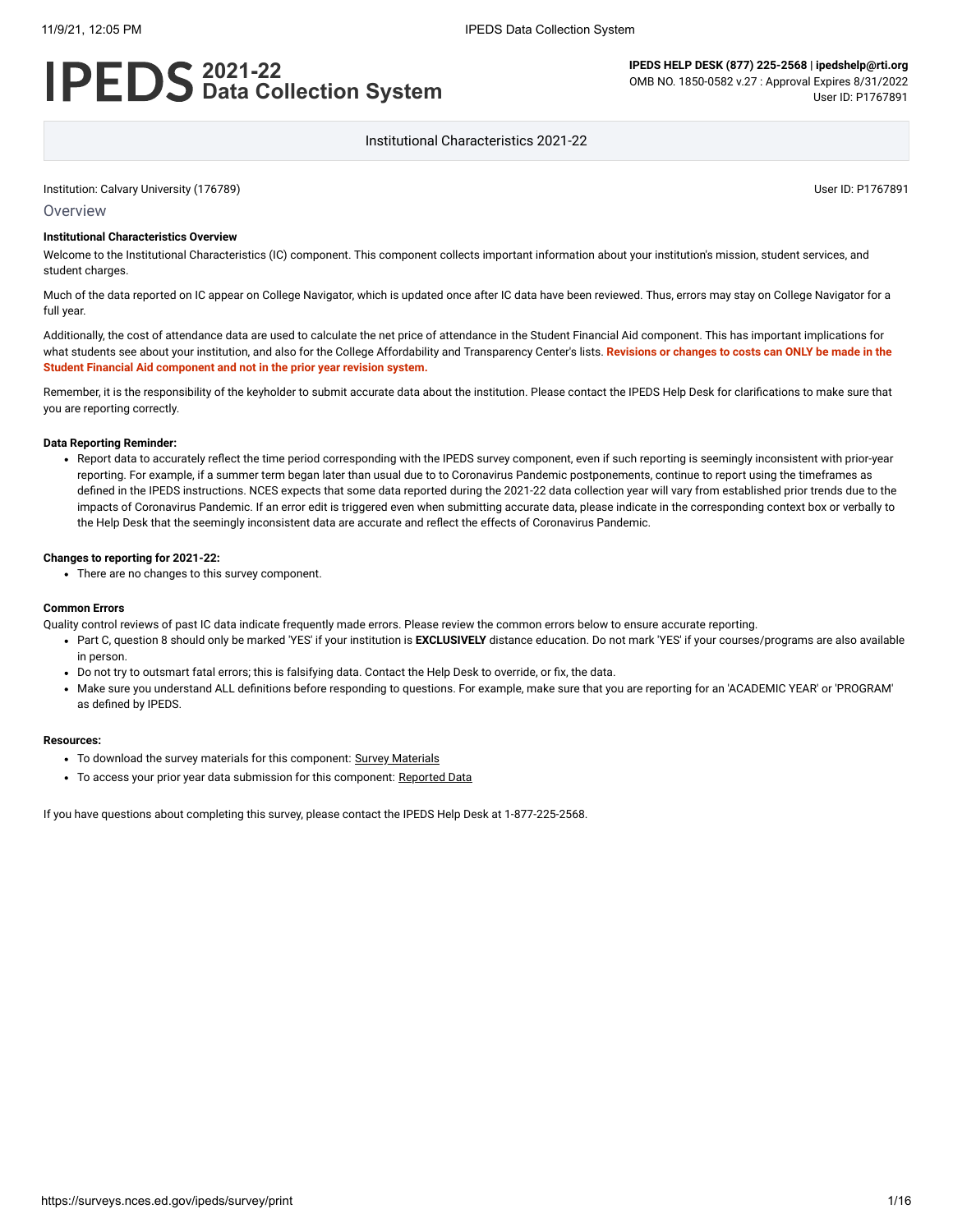#### Part A - Mission Statement

**1. Provide the institution's mission statement or a web address (URL) where the mission statement can be found. Typed statements are limited to 2,000 characters or less. The mission statement will be available to the public on College Navigator.**

| Mission Statement URL: | https:// | $\overline{\phantom{m}}$ | www.calvary.edu/mission-and-values/ |
|------------------------|----------|--------------------------|-------------------------------------|
| ◯ Mission Statement:   |          |                          |                                     |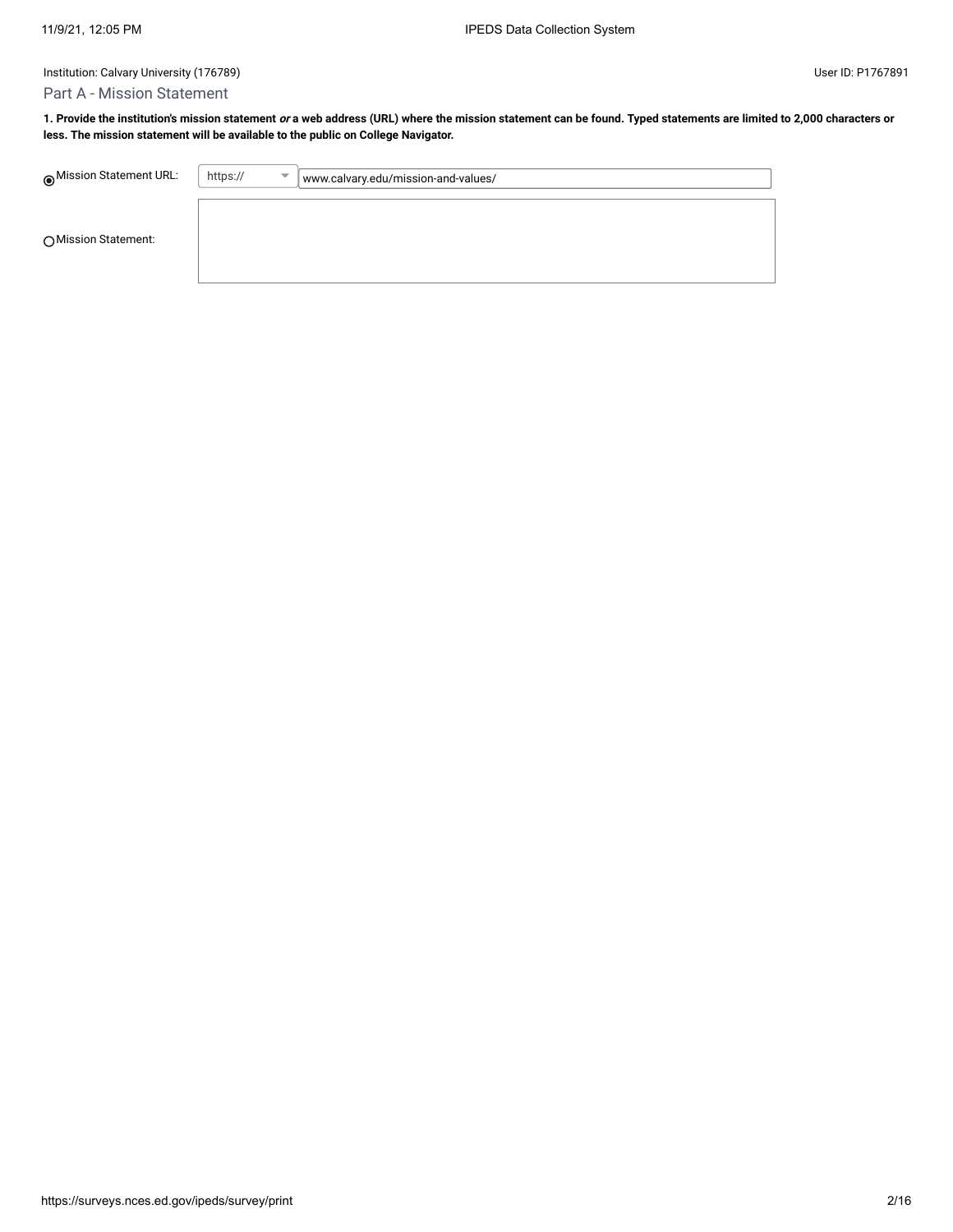## Part B - Services and Programs for Servicemembers and Veterans

- □ Yellow [Ribbon Program \(](javascript:openglossary(1044))officially known as Post-9/11 GI Bill, Yellow Ribbon Program)
- Credit for military [training](javascript:openglossary(1047))
- Dedicated point of contact for support services for veterans, military servicemembers, and their families
- $\Box$  Recognized student veteran organization
- Member of Department of [Defense Voluntary](javascript:openglossary(1069)) Educational Partnership Memorandum of Understanding
- $\Box$  None of the above

You may use the box below to provide additional context for the data you have reported above. Context notes will be posted on the College Navigator website. Therefore, you should write all context notes using proper grammar (e.g., complete sentences with punctuation) and common language that can be easily understood by students and parents (e.g., spell out acronyms).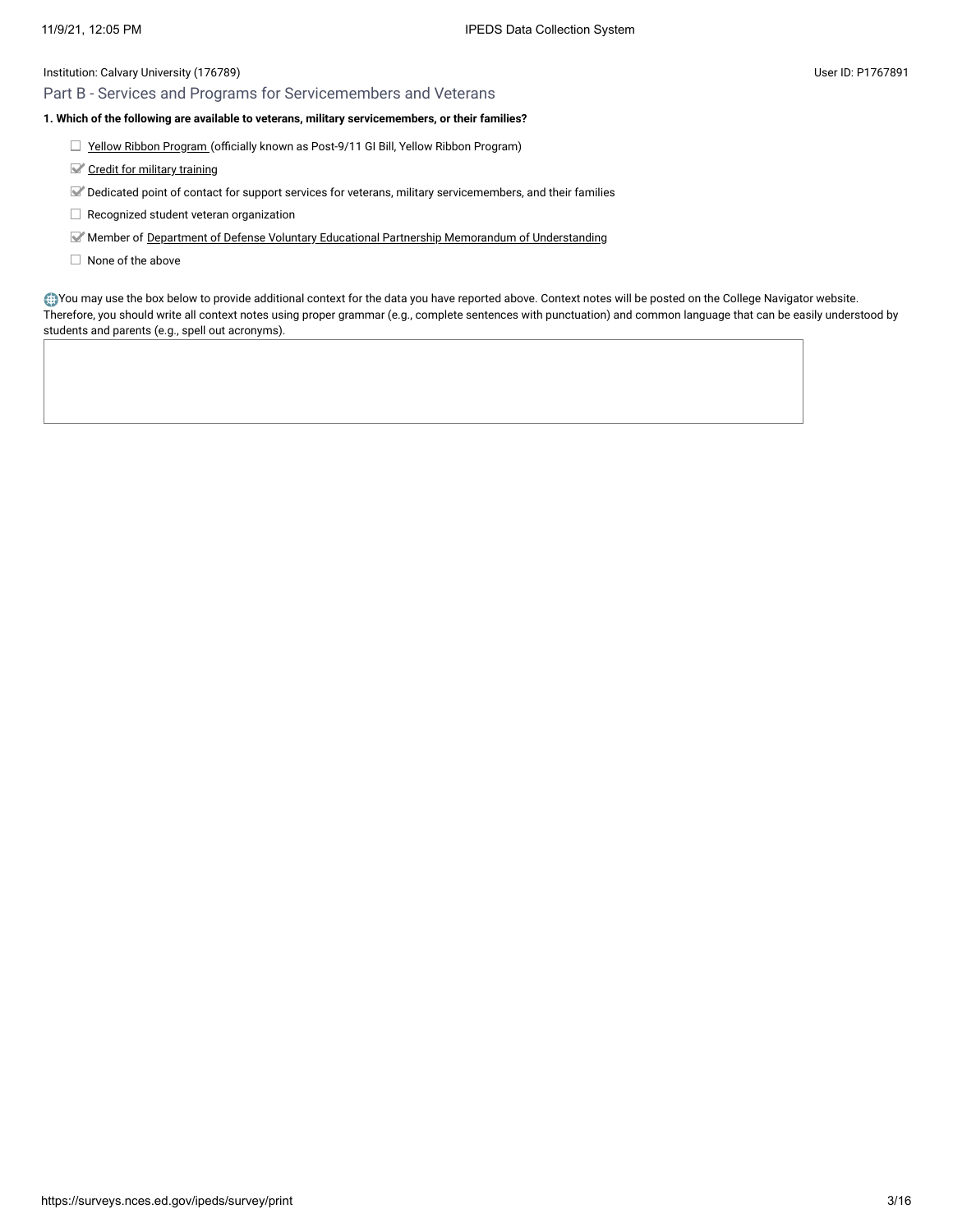| Institution: Calvary University (176789)                                                                                                                               |                      | User ID: P1767891 |
|------------------------------------------------------------------------------------------------------------------------------------------------------------------------|----------------------|-------------------|
| Part C - Student Services - Special Learning Opportunities                                                                                                             |                      |                   |
| 1. Does your institution accept any of the following? [Check all that apply]                                                                                           |                      |                   |
| Dual enrollment                                                                                                                                                        |                      |                   |
| Credit for life experiences                                                                                                                                            |                      |                   |
| Advanced placement (AP) credits<br>M                                                                                                                                   |                      |                   |
| None of the above                                                                                                                                                      |                      |                   |
| 2. What types of special learning opportunities are offered by your institution? [Check all that apply]                                                                |                      |                   |
| $\mathbb{Z}$ ROTC                                                                                                                                                      |                      |                   |
| $\mathbb{Z}$ Army                                                                                                                                                      | Navy<br>$\mathbf{I}$ | $\Box$ Air Force  |
| Study abroad                                                                                                                                                           |                      |                   |
| Weekend/evening college<br>M                                                                                                                                           |                      |                   |
| <u>Teacher certification</u> (for the elementary, middle school/junior high, or secondary level)<br>Do not include certifications to teach at the postsecondary level. |                      |                   |
| Students can complete their preparation in certain areas of specialization                                                                                             |                      |                   |
| Students must complete their preparation at another institution for certain areas of specialization                                                                    |                      |                   |
| $\blacktriangleright$ This institution is approved by the state for the initial certification or licensure of teachers                                                 |                      |                   |
| None of the above                                                                                                                                                      |                      |                   |
|                                                                                                                                                                        |                      |                   |

**3. If your institution grants a bachelor's degree or higher but does not offer a full 4-year program of study at the undergraduate level, how many years of completed college-level work are required for entrance?**

Number of years Select One

 $\overline{\phantom{a}}$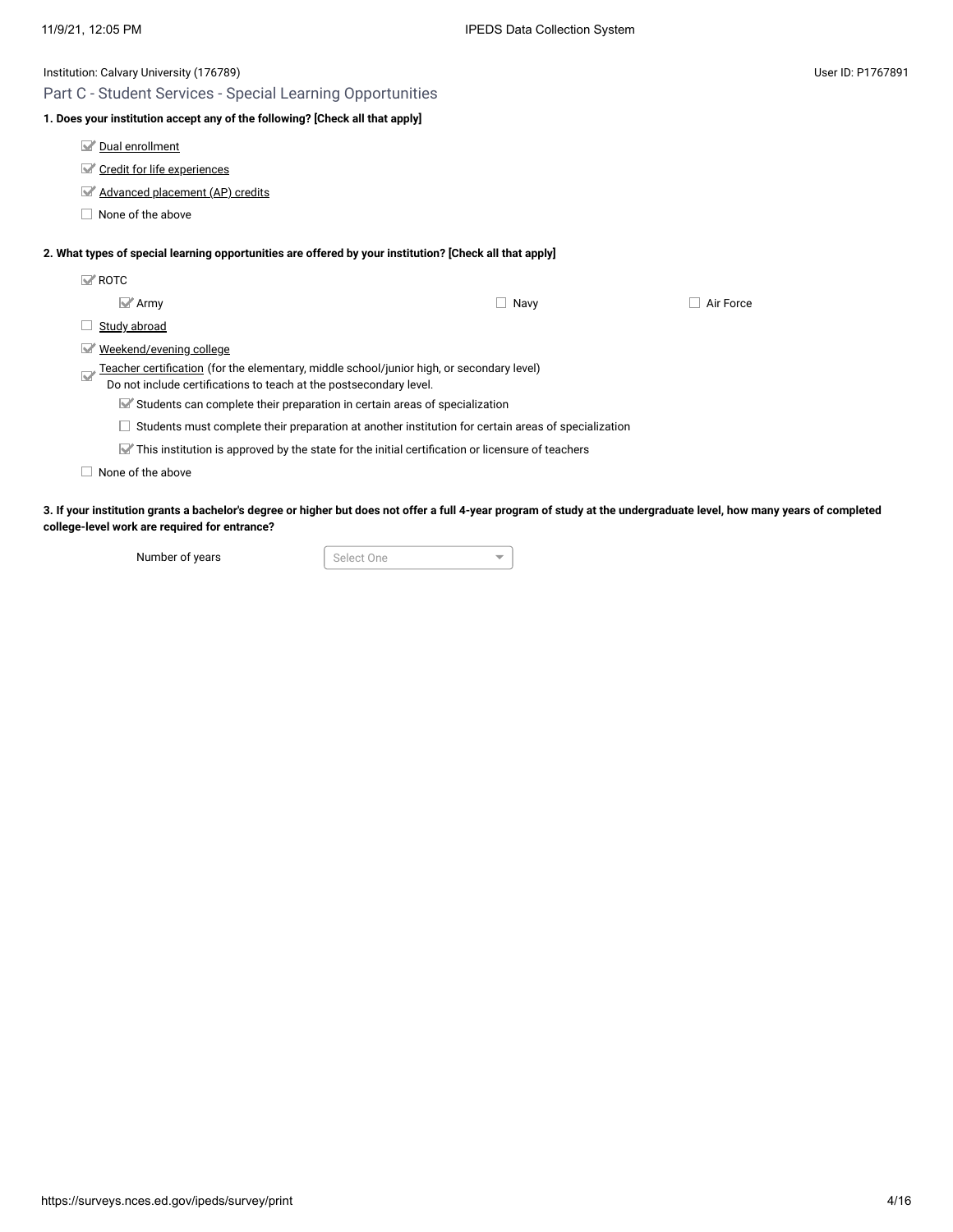## Part C - Student Services: Other Student Services

### **4. Which of the following selected student services are offered by your institution? [Check all that apply]**

- [Remedial](javascript:openglossary(547)) services
- Academic/career [counseling](javascript:openglossary(149)) services
- **[Employment](javascript:openglossary(195)) services for current students**
- □ Placement services for [program completers](javascript:openglossary(479))
- $\Box$  On-campus day [care](javascript:openglossary(165)) for children of students
- $\Box$  None of the above

## **5. Which of the following [academic library](javascript:openglossary(1015)) resource or service does your institution provide? [Check all that apply]**

Physical facilities

- $\blacktriangleright$  **O** An organized collection of printed materials
- $\mathbb{Z}$   $\bullet$  Access to digital/electronic resources
- $\blacktriangleright$   $\blacklozenge$  A staff trained to provide and interpret library materials
- Established library hours
- $\mathbb{R}$   $\bullet$  Access to library collections that are shared with other institutions
- $\Box$  None of the above

## **6. Indicate whether or not any of the following alternative tuition plans are offered by your institution.**

- O No
- Yes
- $\Box$  Tuition quarantee
- $\Box$  [Prepaid tuition plan](javascript:openglossary(950))
- [Tuition payment](javascript:openglossary(951)) plan
- $\Box$  Other (specify in box below)

You may use the box below to provide additional context for the data you have reported above. Context notes will be posted on the College Navigator website. Therefore, you should write all context notes using proper grammar (e.g., complete sentences with punctuation) and common language that can be easily understood by students and parents (e.g., spell out acronyms).

...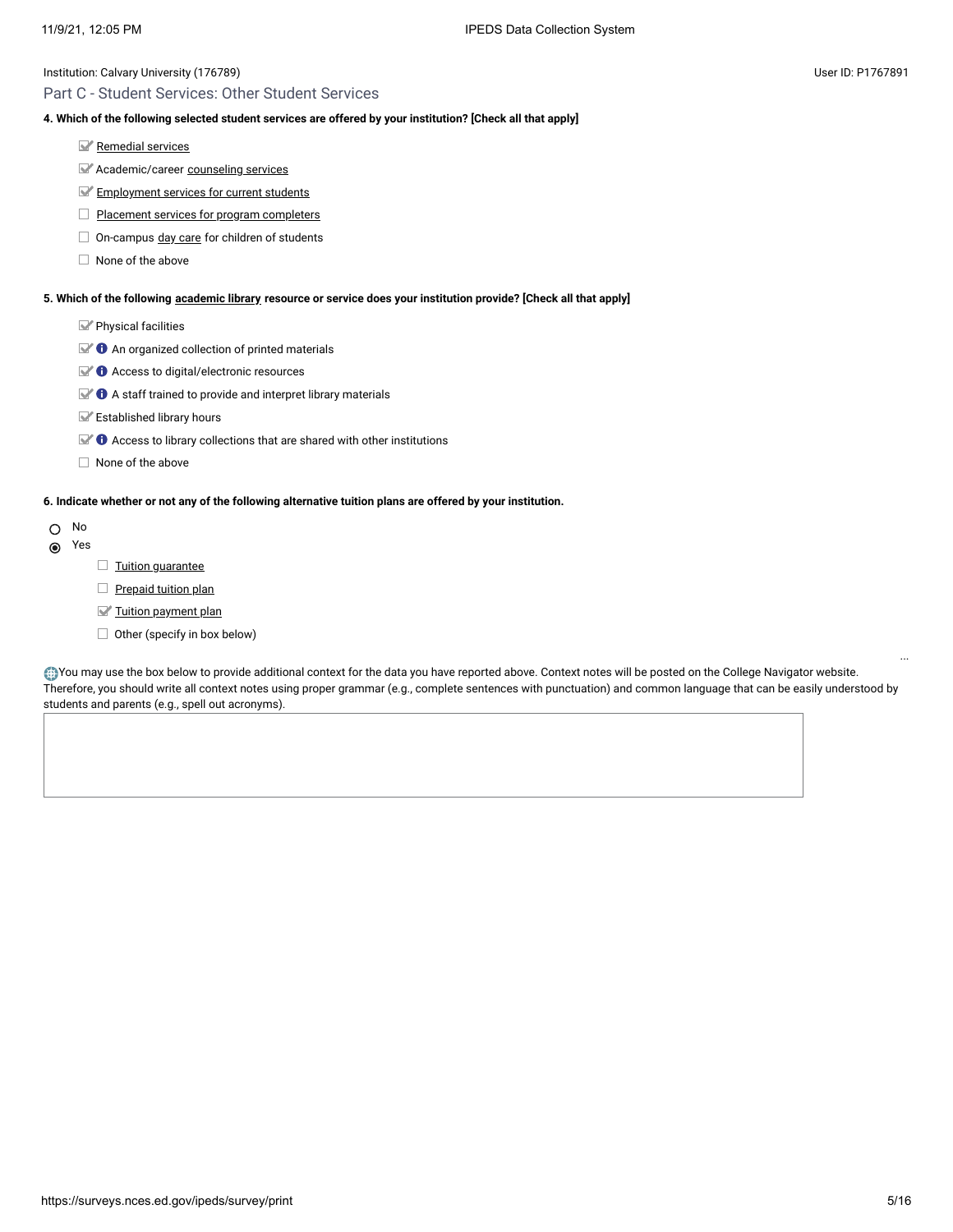## Institution: Calvary University (176789) User ID: P1767891 Part C - Student Services - Distance Education

#### Reporting Reminders:

When reporting distance education offerings, do not include remote learning implemented in response to Coronavirus Pandemic unless the program anticipates maintaining this modality permanently. Allowing program completion via distance education is not the same as having planned full distance education programs.

#### **7. Please indicate at what level(s) your institution does or does not offer [distance education](javascript:openglossary(713)) courses and/or distance education programs. Check all that apply.**

|                     | <b>O</b> Distance education courses | <b><i>O</i></b> Distance education programs | Does not offer Distance Education |
|---------------------|-------------------------------------|---------------------------------------------|-----------------------------------|
| Undergraduate level |                                     |                                             |                                   |
| Graduate level      |                                     |                                             |                                   |

## **8. Are all the programs at your institution offered exclusively via [distance education programs](javascript:openglossary(977))?**

Select No if all programs at your institution are offered exclusively via distance education only temporarily in response to Coronavirus Pandemic.

No

Yes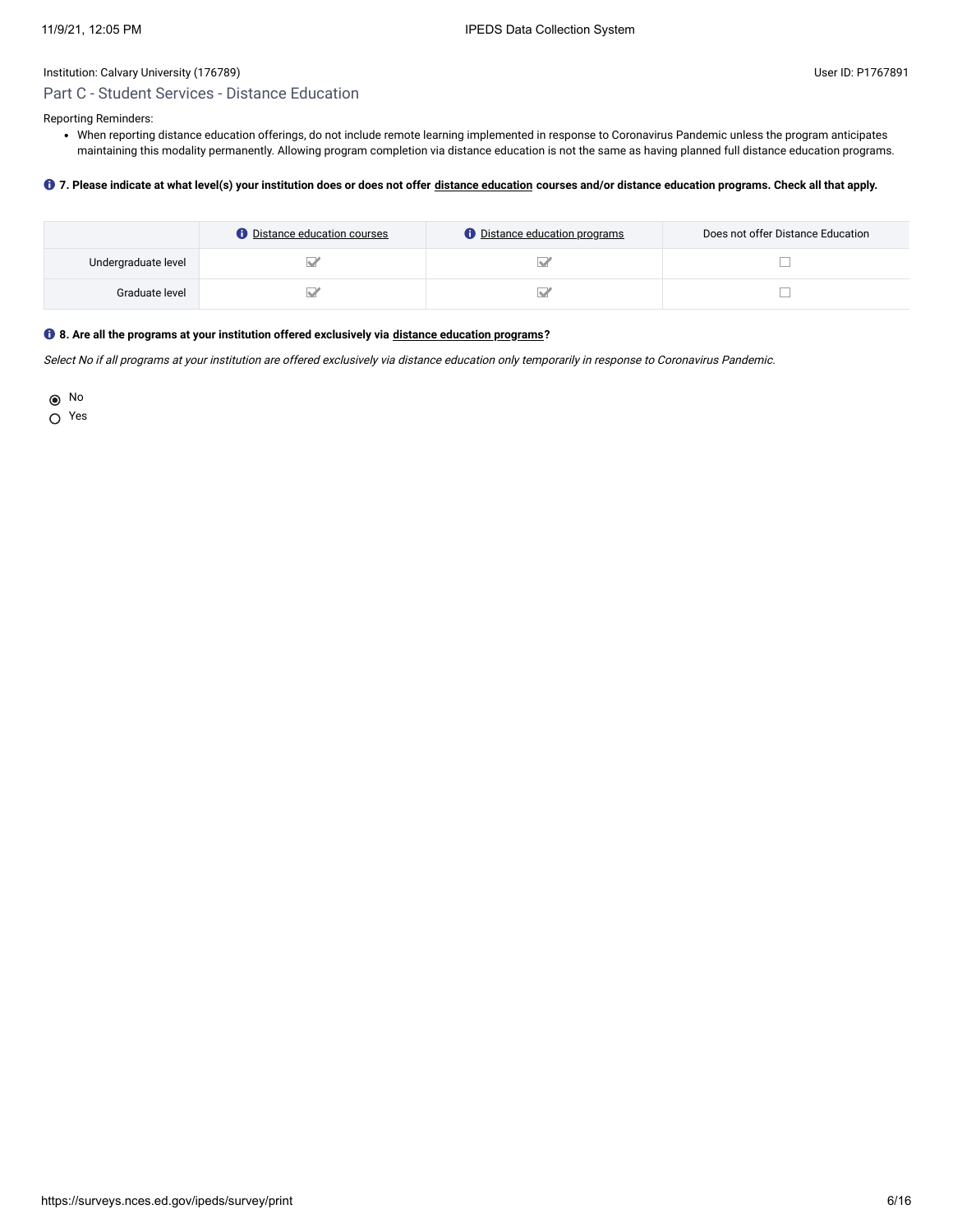## Part C - Student Services: Disability Services

**9. Please indicate the percentage of all undergraduate students enrolled during Fall 2020 who were formally registered as students with disabilities with the institution's office of disability services (or the equivalent office).**

○ 3 percent or less

More than 3 percent: 7 %

You may use the box below to provide additional context for the data you have reported above. Context notes will be posted on the College Navigator website. Therefore, you should write all context notes using proper grammar (e.g., complete sentences with punctuation) and common language that can be easily understood by students and parents (e.g., spell out acronyms).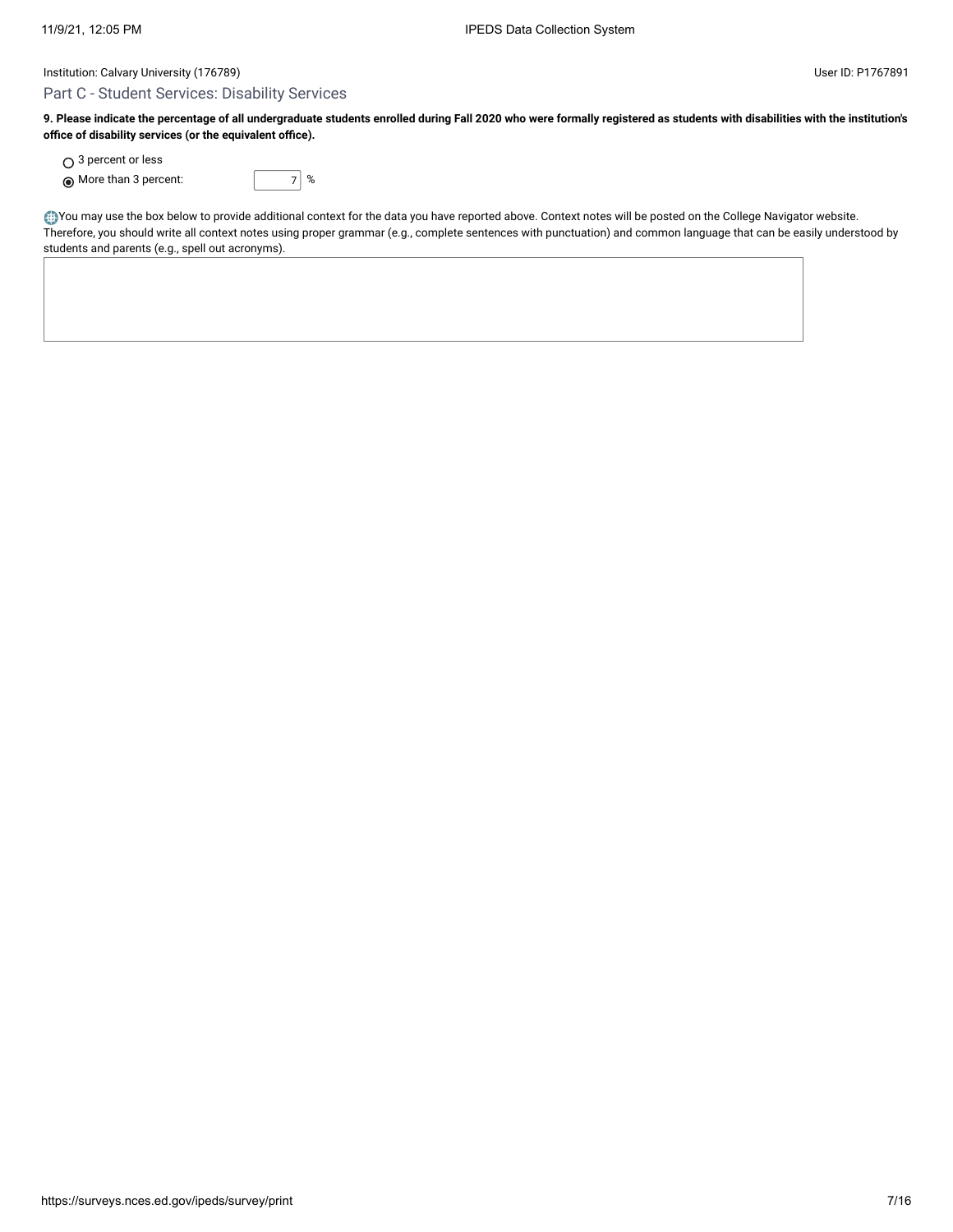#### Institution: Calvary University (176789) and the USE of the USE of the USE of the USE of the USE of the USE of the USE of the USE of the USE of the USE of the USE of the USE of the USE of the USE of the USE of the USE of t

#### Part D - Student Charges Questions

#### **1. Are all [full-time,](javascript:openglossary(259)) [first-time](javascript:openglossary(241)) degree/certificate-seeking students required to live on campus or in institutionally controlled housing?**

If your institution typically has this requirement but such requirement is temporarily suspended due to Coronavirus Pandemic, please answer Yes.

If you answer **Yes** to this question, you will not be asked to report off-campus room and board in the price of attendance (D11).

This is only <sup>a</sup> screening question, and your response does not show up on College Navigator.

If you make any exceptions to this rule, and have even one full-time, first-time student living off-campus, please answer **No** so that this does not cause conflicts with the Student Financial Aid survey. Making changes to the SFA component is very difficult and may lead to inaccurate reporting for your institution.

#### No

Yes, and we do not make **ANY** (even one) exceptions to this rule

#### **2. Does your institution charge different [tuition](javascript:openglossary(848)) for [in-district](javascript:openglossary(303)), [in-state,](javascript:openglossary(309)) or [out-of-state](javascript:openglossary(463)) students?**

If you answer **Yes** to this question, you will be expected to report tuition amounts for in-district, in-state, and out-of-state students.

Please only select **Yes** if you really charge different tuition rates, or you will be reporting the same numbers 3 times.

No

 $\bigcap$ Yes

#### **3. Does your institution offer [institutionally-controlled housing](javascript:openglossary(970)) (either on or off campus)?**

If your institution typically offers institutionally-controlled housing but has temporarily suspended such offerings due to Coronavirus Pandemic, please answer Yes.

If you answer **Yes** to this question, you will be expected to specify <sup>a</sup> housing capacity, and to report <sup>a</sup> room charge or <sup>a</sup> combined room and board charge (D10).

No

Yes

Specify housing [capacity](javascript:openglossary(185)) for academic year 2021-22

276

#### **4. Do you offer [board](javascript:openglossary(87)) or meal plans to your students?**

If your institution typically offers board or meal plans but has temporarily suspended such offerings due to Coronavirus Pandemic, please answer Yes.

If you answer **Yes** to this question, you will be expected to report <sup>a</sup> board charge or combined room and board charge (D10).

No

Yes - Enter the number of meals per week in the maximum meal plan available

20

 $\bigcirc$ Yes - Number of meals per week can vary (e.g., students charge meals against a meal card)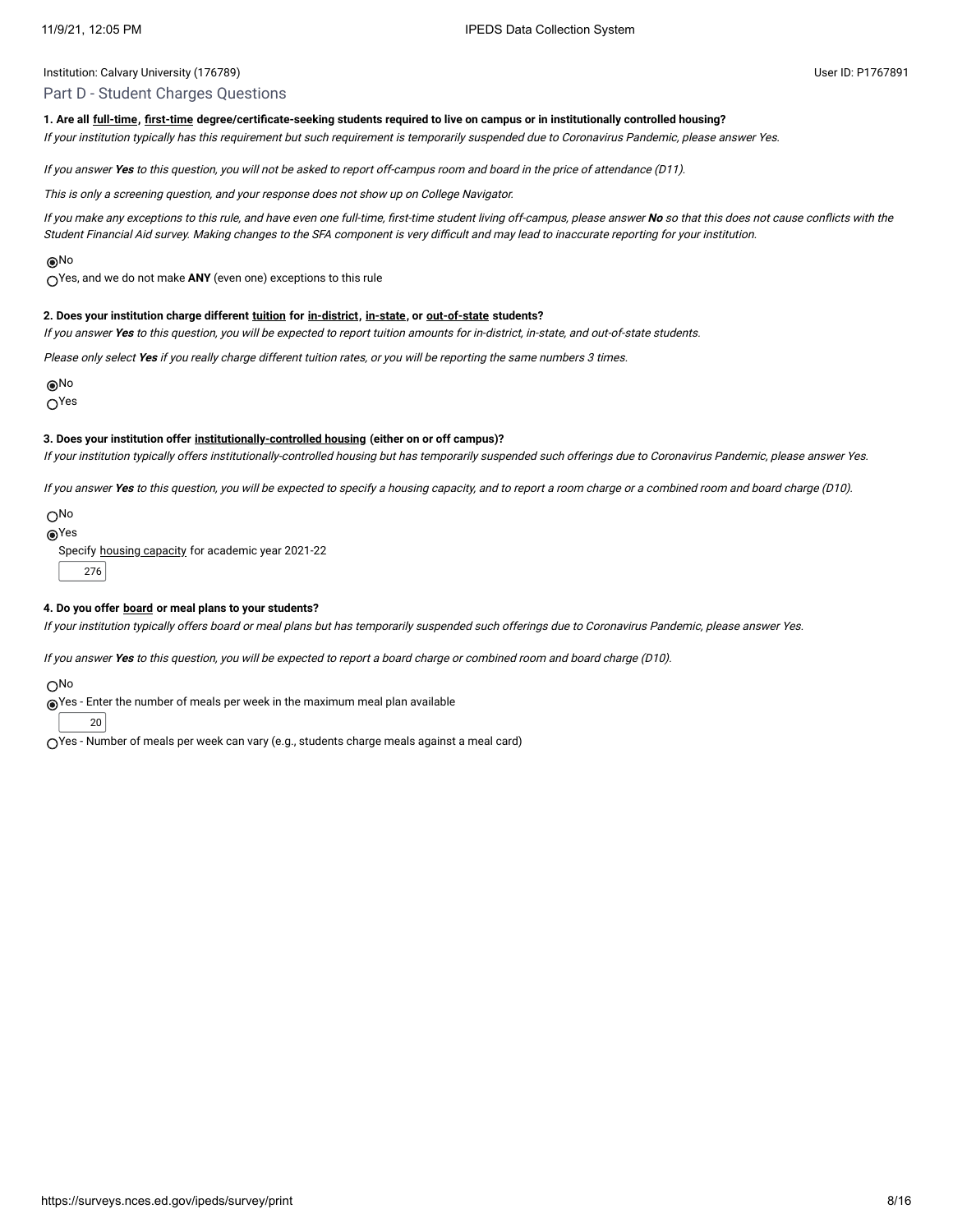## Part D - Undergraduate Student Charges

If the institution charges an **application fee**, indicate the amount.

|                                      | Amount | Prior year |
|--------------------------------------|--------|------------|
| <b>Lindorator</b><br>annlication tee | υ      |            |

#### **5. Charges to [full-time undergraduate students](javascript:openglossary(259)) for the full [academic year](javascript:openglossary(19)) 2021-22**

Please be sure to report an average tuition that includes all students at all levels (freshman, sophomore, etc.).

|                              | Amount | Prior year |
|------------------------------|--------|------------|
| All full-time undergraduates |        |            |
| Average tuition              | 10,640 | 10,276     |
| <b>Required fees</b>         | 936    | 888        |

#### **6. Per [credit hour](javascript:openglossary(155)) charge for [part-time undergraduate students](javascript:openglossary(469))**

Please be sure to report an average per credit tuition that includes all students at all levels (freshman, sophomore, etc.). Do not include fees.

|            | Amount | $-$<br>Prior year |
|------------|--------|-------------------|
| ה∼⊓<br>™∩^ | 380    | --                |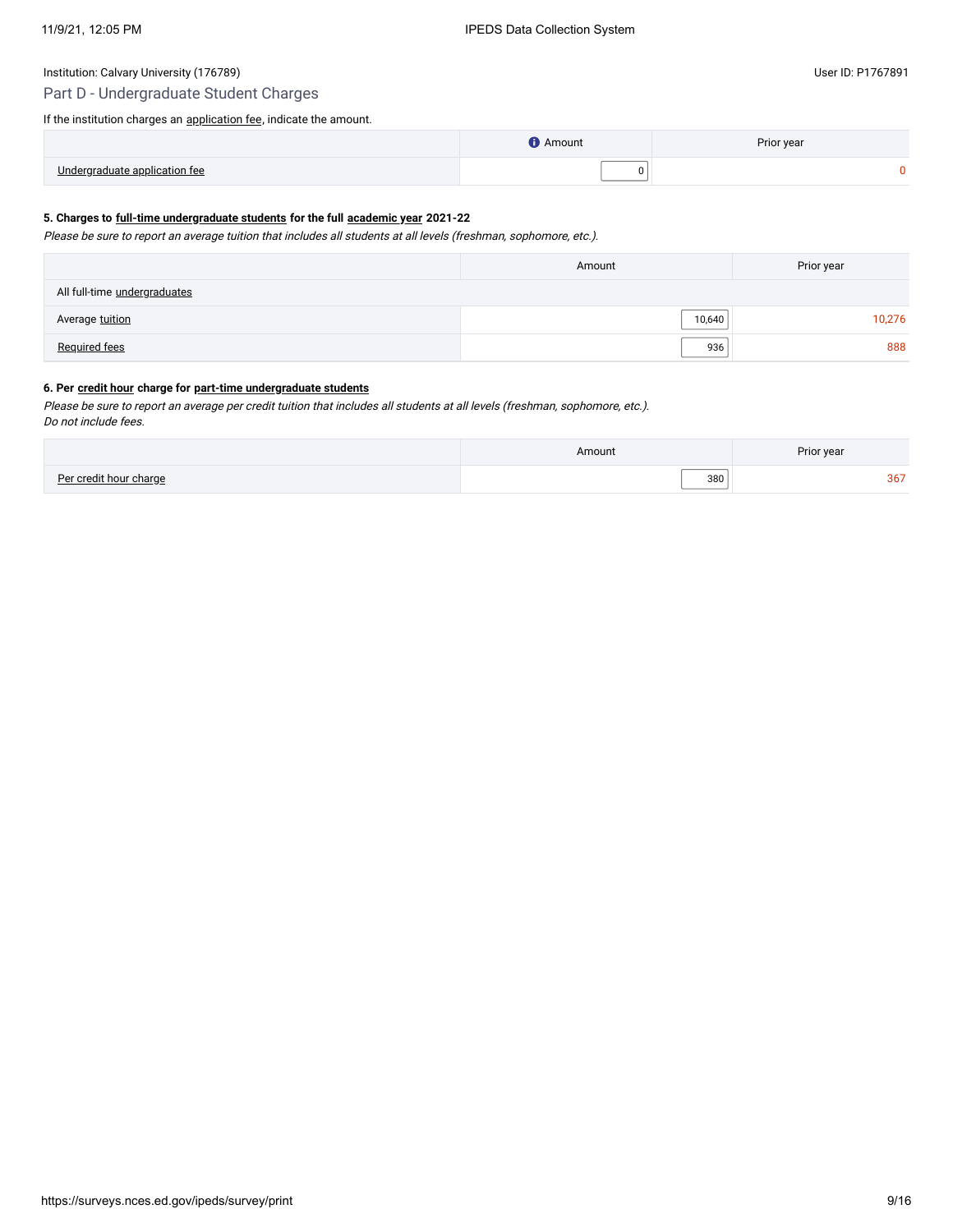## Part D - Graduate Student Charges

#### **If the institution charges an [application fee](javascript:openglossary(47)), indicate the amount.**

|                          | Amoun | Prior year |
|--------------------------|-------|------------|
| Craduate application for |       |            |

#### Please do not include tuition for Doctor's Degree – Professional Practice programs. Data for those programs are collected separately.

#### **7. Charges to [full-time graduate students](javascript:openglossary(259)) for the full [academic year](javascript:openglossary(19)) 2021-22**

|                      | Amount | Prior year |
|----------------------|--------|------------|
| Average tuition      | 7,326  | 7,056      |
| <b>Required fees</b> | 936    | 888        |

## **8. Per [credit hour](javascript:openglossary(155)) charge for [part-time graduate students](javascript:openglossary(469))**

Please be sure to report an average per credit tuition that includes all graduate students (NOT doctor's degree-professional practice students). Do not include fees.

|                        | Amoun | Prior year             |
|------------------------|-------|------------------------|
| Per credit hour charge | 407   | 20 <sup>c</sup><br>op. |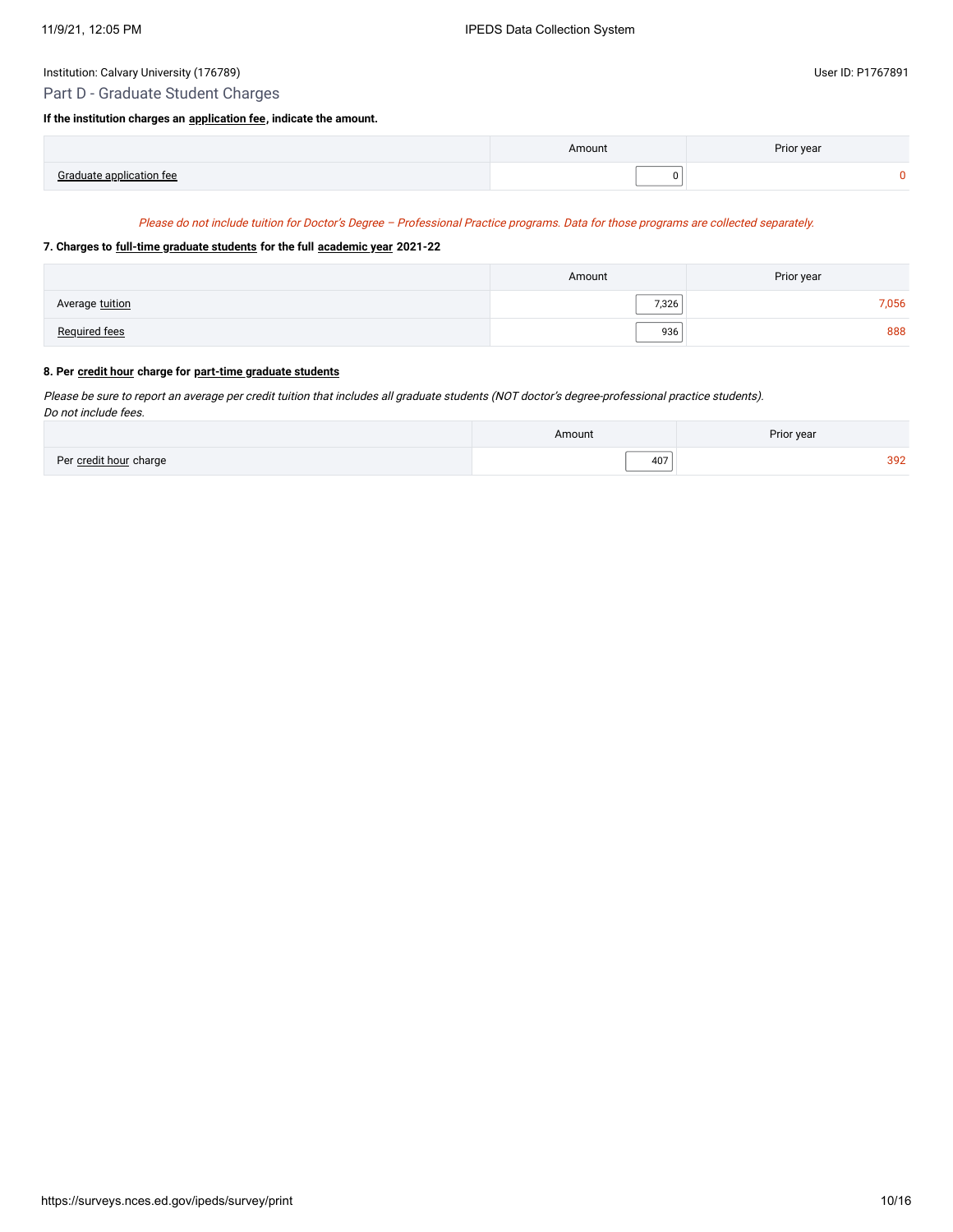## Part D - Student Charges - Room and Board

## **10. What are the typical [room](javascript:openglossary(565)) and [board charges](javascript:openglossary(87)) for a student for the full academic year 2021-22?**

If your institution offers room or board at no charge to students, enter zero.

If you report room and board separately, leave the combined charge blank. If you report <sup>a</sup> combined charge, leave the room and board charges blank.

| Room and board charges                                                                         | Amount | Prior year |
|------------------------------------------------------------------------------------------------|--------|------------|
| Room charge (Double occupancy)                                                                 | 2,940  | 2.940      |
| Board charge (Maximum plan)                                                                    | 2.860  | 2.780      |
| Combined room and board charge<br>(Answer only if you CANNOT separate room and board charges.) | N/A    |            |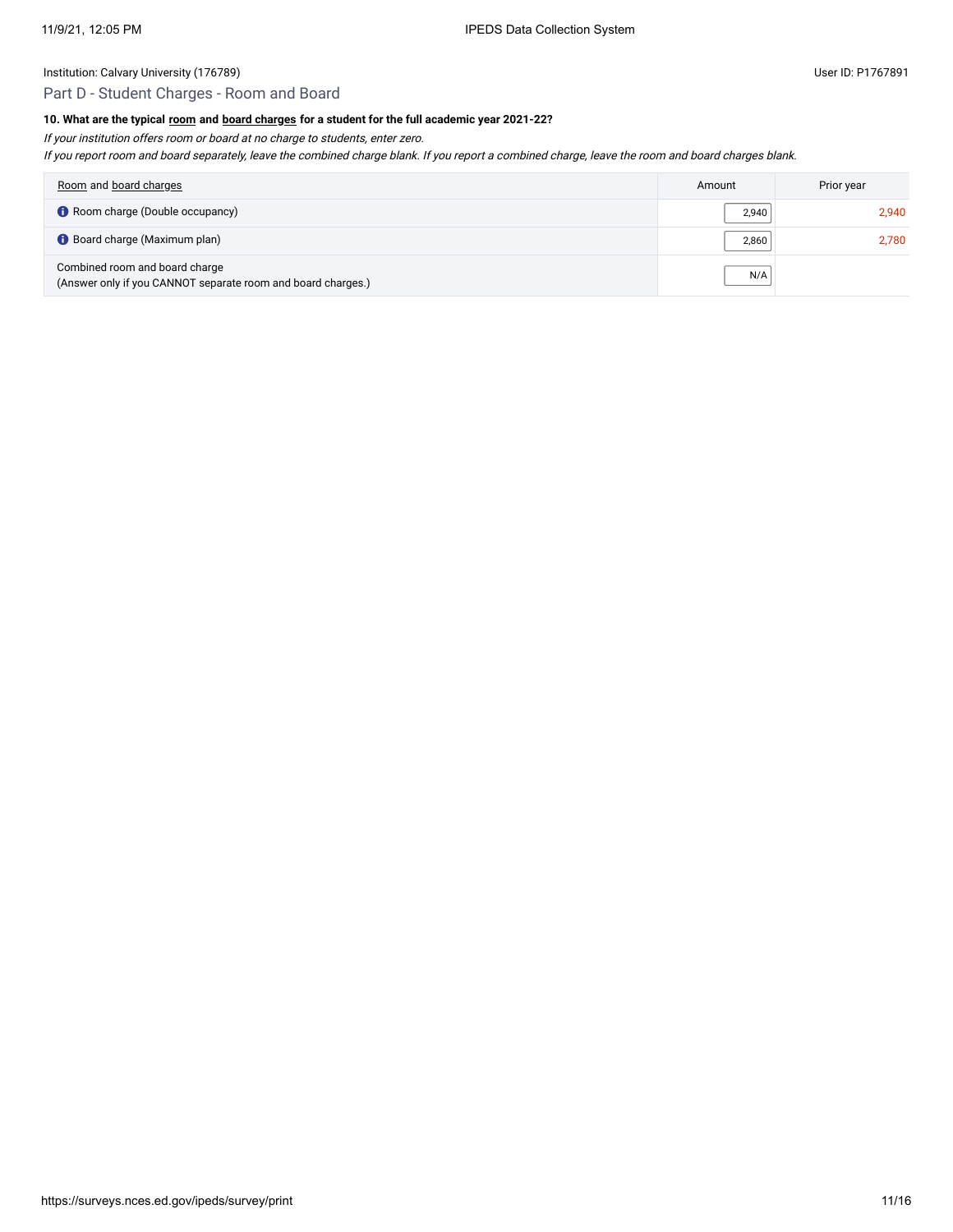### Part D - Student Charges - Cost of Attendance

### **11. Cost of attendance for [full-time](javascript:openglossary(259)), [first-time](javascript:openglossary(241)) undergraduate students:**

Please enter the amounts requested below for each Cost of Attendance (COA) category. These data will be made available to the public on College Navigator. If your institution participates in any Title IV programs (e.g., Pell, Direct Loans), you must provide all information. Estimates of expenses for books and supplies, room and board, and other expenses are those from the COA report used by the financial aid office in determining financial need. Please confirm with your institution's financial aid office the correct values for these COA categories, as its staff are most familiar with federal guidance (e.g., Federal Student Aid Handbook) and professional standards in determining COA.

Notes:

- If your institution offers room (housing) but does not offer board, refer to your institution's COA budgets to report an estimate of how much students would spend on board.
- Similarly, if your institution offers board but does not offer room (housing), refer to your institution's COA budgets to report an estimate of how much students would spend on room.

**If the 2021-22 tuition and/or fees as reported on this page** for full-time, first-time students are covered by a [tuition guarantee](javascript:openglossary(949)) program, check the applicable box(es) under 'Tuition Guarantee'. Additionally, please indicate the maximum % increase that is guaranteed. These numbers are expected to be fairly small. Please contact the Help Desk if you are confused about these values and how to report them.

| Charges for full academic year       | 2018-19 | 2019-20 | 2020-21 | 2021-22 |                                                                                                       |                          |
|--------------------------------------|---------|---------|---------|---------|-------------------------------------------------------------------------------------------------------|--------------------------|
| Published tuition and required fees: |         |         |         |         | <b><i>O</i></b> Tuition Guarantee<br>(check only if applicable<br>to entering students<br>in 2021-22) | Guaranteed<br>increase % |
| Tuition                              | 10,276  | 10,276  | 10,276  | 10,640  | □                                                                                                     |                          |
| <b>Required fees</b>                 | 888     | 888     | 888     | 936     | □                                                                                                     |                          |
| Tuition + fees total                 | 11,164  | 11,164  | 11,164  | 11,576  |                                                                                                       |                          |
|                                      |         |         |         |         |                                                                                                       |                          |
| <b>Books and supplies</b>            | 794     | 794     | 794     | 756     |                                                                                                       |                          |
| On-campus:                           |         |         |         |         |                                                                                                       |                          |
| Room and board                       | 5,342   | 5,400   | 5,720   | 5,800   |                                                                                                       |                          |
| Other expenses                       | 1,514   | 1,695   | 1,695   | 1,399   |                                                                                                       |                          |
| Room and board and other expenses    | 6,856   | 7,095   | 7,415   | 7,199   |                                                                                                       |                          |
| Off-campus (not with family):        |         |         |         |         |                                                                                                       |                          |
| Room and board                       | 11,069  | 11,375  | 11,375  | 12,949  |                                                                                                       |                          |
| Other expenses                       | 9,816   | 10,500  | 10,500  | 11,031  |                                                                                                       |                          |
| Room and board and other expenses    | 20,885  | 21,875  | 21,875  | 23,980  |                                                                                                       |                          |
| Off-campus (with family):            |         |         |         |         |                                                                                                       |                          |
| Other expenses                       | 5,273   | 5,414   | 5,414   | 4,736   |                                                                                                       |                          |

You may use the box below to provide additional context for the data you have reported above. Context notes will be posted on the College Navigator website. Therefore, you should write all context notes using proper grammar (e.g., complete sentences with punctuation) and common language that can be easily understood by students and parents (e.g., spell out acronyms).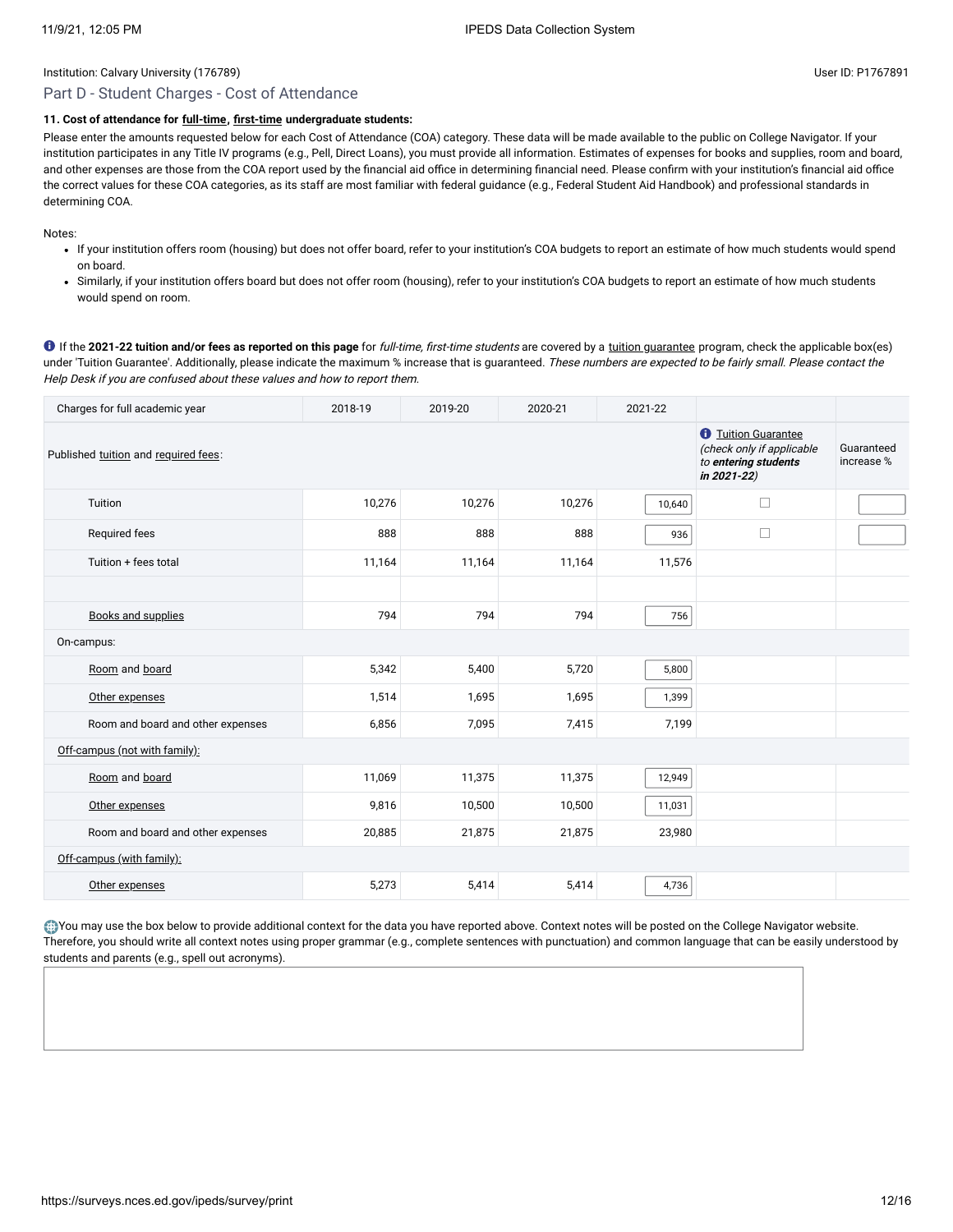Part E - Athletic Association

## **1. Is this institution a member of a national athletic association?**

- No  $\circ$
- Yes Check all that apply
	- $\Box$  National Collegiate Athletic Association (NCAA)
	- $\Box$  National Association of Intercollegiate Athletics (NAIA)
	- □ National Junior College Athletic Association (NJCAA)
	- □ United States Collegiate Athletic Association (USCAA)
	- National Christian College Athletic Association (NCCAA)

 $\Box$  Other

#### **2. If this institution is a member of the NCAA or NAIA, specify the conference FOR EACH SPORT using the pull-down menu.**

| Sport                      | NCAA or NAIA member  | Conference                             |
|----------------------------|----------------------|----------------------------------------|
| Football                   | ◯Yes-Specify<br>(∩No | Select One<br>$\overline{\phantom{a}}$ |
| Basketball                 | ○Yes-Specify<br>∩No  | Select One<br>$\overline{\phantom{a}}$ |
| Baseball                   | ○Yes-Specify<br>⊛No  | Select One<br>$\overline{\phantom{a}}$ |
| Cross country and/or track | ∩Yes-Specify<br>(∩No | Select One<br>$\overline{\phantom{a}}$ |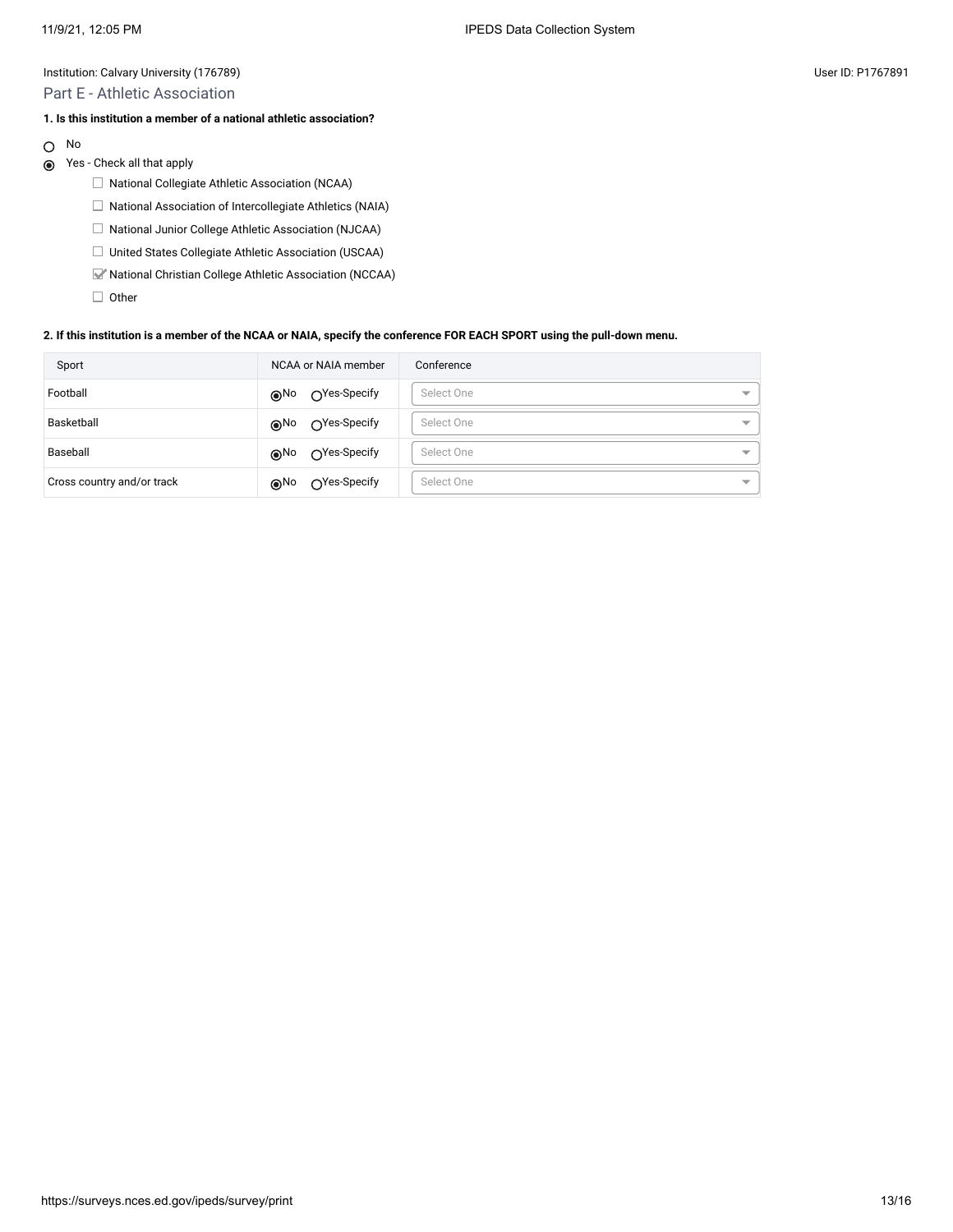## Prepared by

#### **Prepared by**

Reporting Reminders:

- The name of the preparer is being collected so that we can follow up with the appropriate person in the event that there are questions concerning the data.
- The Keyholder will be copied on all email correspondence to other preparers.
- The time it took to prepare this component is being collected so that we can continue to improve our estimate of the reporting burden associated with IPEDS.
- Please include in your estimate the time it took for you to review instructions, query and search data sources, complete and review the component, and submit the data through the Data Collection System.
- Thank you for your assistance.

| This survey component was prepared by: |                        |            |                          |  |                   |  |  |  |  |
|----------------------------------------|------------------------|------------|--------------------------|--|-------------------|--|--|--|--|
|                                        | Keyholder              | $_{\odot}$ | <b>SFA Contact</b>       |  | <b>HR Contact</b> |  |  |  |  |
|                                        | <b>Finance Contact</b> |            | Academic Library Contact |  | Other             |  |  |  |  |
|                                        | Name:   Martha Byers   |            |                          |  |                   |  |  |  |  |
| Email:   martha.byers@calvary.edu      |                        |            |                          |  |                   |  |  |  |  |

How many staff from your institution only were involved in the data collection and reporting process of this survey component?

1.00 Number of Staff (including yourself)

How many hours did you and others from your institution only spend on each of the steps below when responding to this survey component? Exclude the hours spent collecting data for state and other reporting purposes.

| Staff member  | <b>Collecting Data Needed</b> | Revising Data to Match<br><b>IPEDS Requirements</b> | <b>Entering Data</b> | Revising and Locking Data |
|---------------|-------------------------------|-----------------------------------------------------|----------------------|---------------------------|
| Your office   | 2.00<br>hours                 | .00<br>hours                                        | 00.1<br>hours        | hours                     |
| Other offices | hours                         | hours                                               | hours                | hours                     |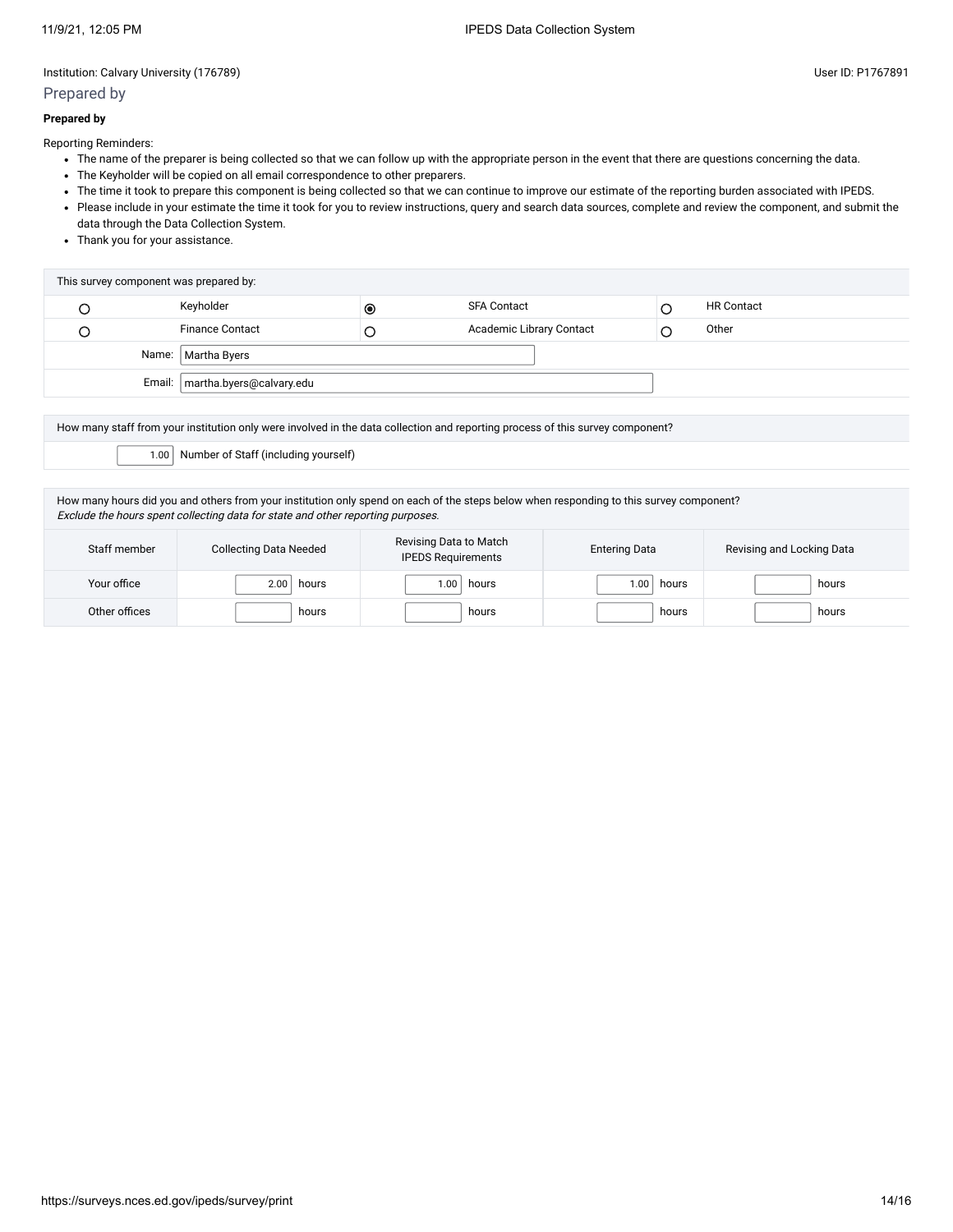### Summary

#### **Institutional Characteristics Component Summary**

IPEDS collects important information regarding your institution. All data reported in IPEDS survey components become available in the IPEDS Data Center and appear as aggregated data in various Department of Education reports. Additionally, some of the reported data appears specifically for your institution through the College Navigator website and is included in your institution's Data Feedback Report (DFR). The purpose of this summary is to provide you an opportunity to view some of the data that, when accepted through the IPEDS quality control process, will appear on the College Navigator website and/or your DFR. College Navigator is updated approximately three months after the data collection period closes and Data Feedback Reports will be available through the Data [Center](https://nces.ed.gov/ipeds/use-the-data) and sent to your institution's CEO in November 2021.

Please review your data for accuracy. If you have questions about the data displayed below after reviewing the data reported on the survey screens, please contact the IPEDS Help Desk at: 1-877-225-2568 or [ipedshelp@rti.org.](mailto:ipedshelp@rti.org)

#### Academic Year Reporters

| <b>GENERAL INFORMATION</b>                                                                           |                           |                                                                                                                            |                      |          |          |          |  |  |
|------------------------------------------------------------------------------------------------------|---------------------------|----------------------------------------------------------------------------------------------------------------------------|----------------------|----------|----------|----------|--|--|
| <b>Mission Statement</b>                                                                             |                           | https://www.calvary.edu/mission-and-values/                                                                                |                      |          |          |          |  |  |
| Are all the programs at your institution offered<br>exclusively via distance education programs?     |                           | <b>No</b>                                                                                                                  |                      |          |          |          |  |  |
| <b>Special Learning Opportunities</b>                                                                |                           | ROTC (Army)<br>Weekend/evening college<br>Teacher certification (below the postsecondary level)                            |                      |          |          |          |  |  |
| <b>Student Services</b>                                                                              |                           | <b>Remedial services</b><br>Academic/career counseling services<br>Employment services for current students                |                      |          |          |          |  |  |
| <b>Credit Accepted</b>                                                                               |                           | Dual credit (college credit earned while in high school)<br>Credit for life experiences<br>Advanced placement (AP) credits |                      |          |          |          |  |  |
| Undergraduate students enrolled who are<br>formally registered with office of disability<br>services |                           | 7%                                                                                                                         |                      |          |          |          |  |  |
| <b>PRICING INFORMATION</b>                                                                           |                           |                                                                                                                            |                      |          |          |          |  |  |
| Estimated expenses for academic year for full-time, first-time students                              |                           |                                                                                                                            | 2018-19              | 2019-20  | 2020-21  | 2021-22  |  |  |
| Tuition and fees                                                                                     |                           |                                                                                                                            | \$11,164             | \$11,164 | \$11,164 | \$11,576 |  |  |
| Books and supplies                                                                                   |                           |                                                                                                                            | \$794                | \$794    | \$794    | \$756    |  |  |
| On-campus room and board                                                                             |                           |                                                                                                                            | \$5,342              | \$5,400  | \$5,720  | \$5,800  |  |  |
| On-campus other expenses                                                                             |                           |                                                                                                                            | \$1,514              | \$1,695  | \$1,695  | \$1,399  |  |  |
| Off-campus room and board                                                                            |                           |                                                                                                                            | \$11,069             | \$11,375 | \$11,375 | \$12,949 |  |  |
|                                                                                                      | Off-campus other expenses |                                                                                                                            |                      | \$10,500 | \$10,500 | \$11,031 |  |  |
| Off-campus with family other expenses                                                                |                           |                                                                                                                            | \$5,273              | \$5,414  | \$5,414  | \$4,736  |  |  |
| Average undergraduate student tuition and fees for academic year 2021-22                             |                           |                                                                                                                            | Tuition              |          | Fees     |          |  |  |
|                                                                                                      |                           | \$10,640                                                                                                                   |                      | \$936    |          |          |  |  |
| Average graduate student tuition and fees for academic year 2021-22                                  |                           |                                                                                                                            | Tuition              |          | Fees     |          |  |  |
|                                                                                                      |                           |                                                                                                                            |                      | \$7,326  |          | \$936    |  |  |
| Alternative tuition plans                                                                            |                           |                                                                                                                            | Tuition payment plan |          |          |          |  |  |